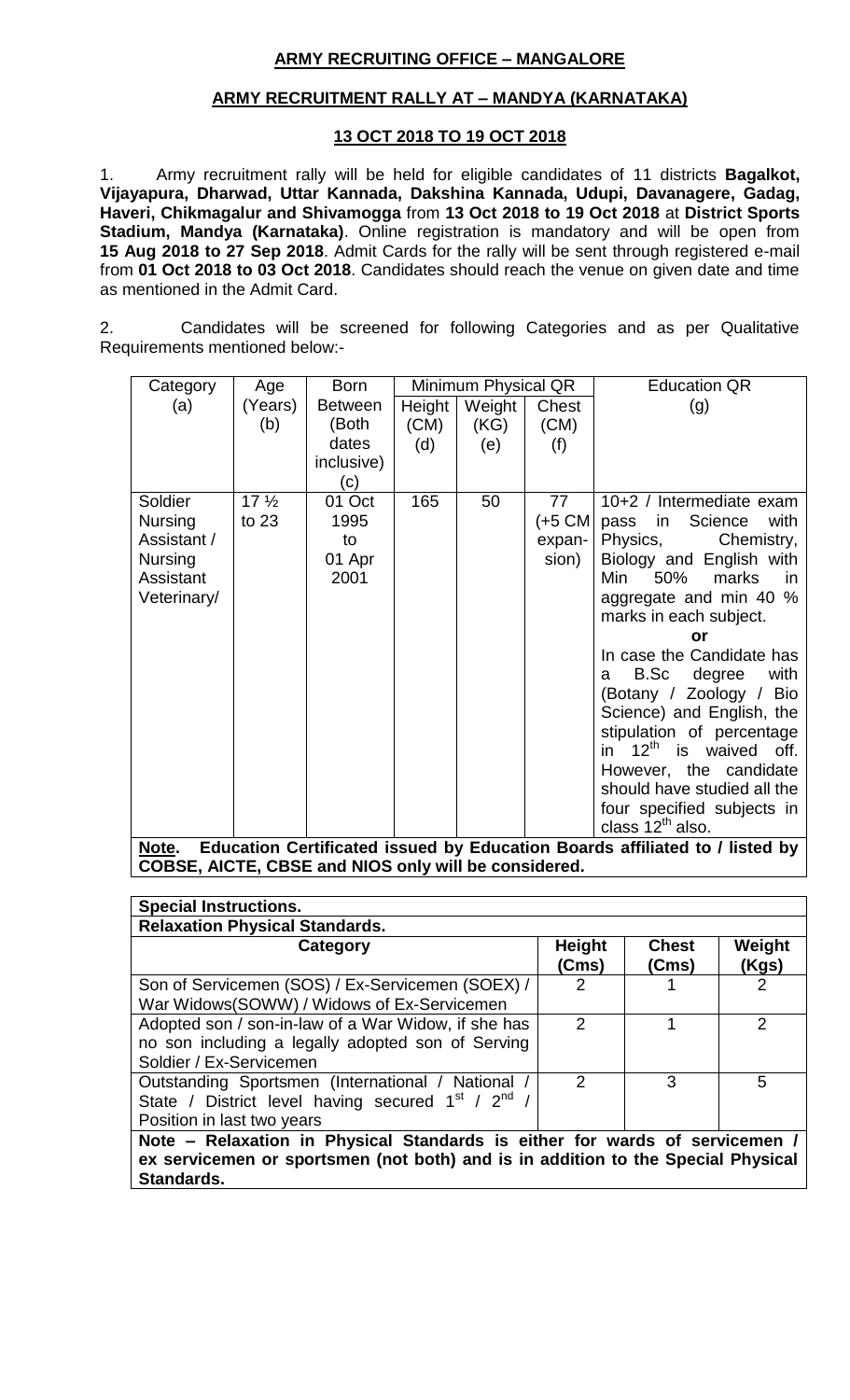3. Candidates will be tested as stated below:-

| <b>Physical Fitness Test (At Rally Site)</b>                                                                                                               |                                             |              |                | <b>Remarks</b> |
|------------------------------------------------------------------------------------------------------------------------------------------------------------|---------------------------------------------|--------------|----------------|----------------|
| 1.6 Km Run                                                                                                                                                 | Beam (Pull                                  | 9 Feet Ditch | Zig-Zag        |                |
| Goup                                                                                                                                                       | $Ups$ )                                     |              | <b>Balance</b> |                |
| Group I - Uptill 5 Min 30 Sec                                                                                                                              | Minimum 6                                   | Need to      | Need to        |                |
| Group $II - 5$ Min 31 Sec to 5 Min<br>45 Sec                                                                                                               | Pull Ups need<br>to qualify                 | Qualify      | Qualify        |                |
|                                                                                                                                                            | <b>Physical Measurement (At Rally Site)</b> |              |                |                |
| Physical Measurements will be carried out as per the Physical standards listed                                                                             |                                             |              |                |                |
|                                                                                                                                                            | at Para 2 above                             |              |                |                |
|                                                                                                                                                            | <b>Medical Test</b>                         |              |                |                |
| (a) As per laid down medical standards at the Rally Site.                                                                                                  |                                             |              |                |                |
| (b) Unfit candidates will be referred to MH / CH / BH for specialist review.                                                                               |                                             |              |                |                |
| Candidates referred for specialist review should present themselves to the<br>nominated MH / CH / BH within 14 days fo the referral and report back to ARO |                                             |              |                |                |
| for issue of Admit Card for CEE, in case declared FIT.                                                                                                     |                                             |              |                |                |
| <b>Written Test through Common Entrance Examination (CEE)</b>                                                                                              |                                             |              |                |                |
| (a) Will be conducted for medically fit candidates at nominated venue. Location,                                                                           |                                             |              |                |                |
| Date and time of written test will be intimated at rally site and through Admit                                                                            |                                             |              |                |                |
| Cards.                                                                                                                                                     |                                             |              |                |                |
| (b) Admit card for the CEE for the Rally Fit candidates will be issued at Rally                                                                            |                                             |              |                |                |
| Site itself.                                                                                                                                               |                                             |              |                |                |
| (c) Admit card for the CEE for the Review Fit cases will be issued after getting<br>medically fit by concerned specialist / specialist at MH / CH / BH.    |                                             |              |                |                |

4. Candidates are required to bring following documents / certificated in original with two attested photocopies with them to the rally site:-

(a) **Admit Card**. Printed with Laser Printer on good quality paper (Do not shrink the size).

(b) **Photograph**. Twenty copies of unattested Passport size colour photographs developed on good quality photographic paper in white background not more than three months old. Computer printouts / photoshopped photographs will **NOT be** accepted.

# (c) **Education Certificates**.

Education Certificates with marks sheet in original of all educational qualifications achieved by candidate i.e. Matric / Intermediate / Graduation etc from recognised School / College / Board / University.

(ii) Provisional / online education certificate should be certified ink signed by the head of the educational institution of concerned Board / University.

(iii) Candidates with matric certificate from Open School should bring School Leaving Certificate countersigned by BER / DEO.

(d) **Domicile Certificate**. Domicile Certificate with photograph issued by Tehsildar/ District Magistrate.

(e) **Caste Certificate**. Caster Certificate affixed with photograph.

(f) **Religion Certificate**. Religion Certificate issued by the Tehsildar/SDM. (If religion as "SIKH/HINDU/MUSLIM/CHRISTIAN" is not mentioned in caste certificate).

(g) **School Character Certificate**. School Character Certificate issued by the School/College Principal/Headmaster, where the candidate last studied.

(h) **Character Certificate**. Character Certificate with photograph issue by Village Sarpanch/Municipal Corporation within last six months.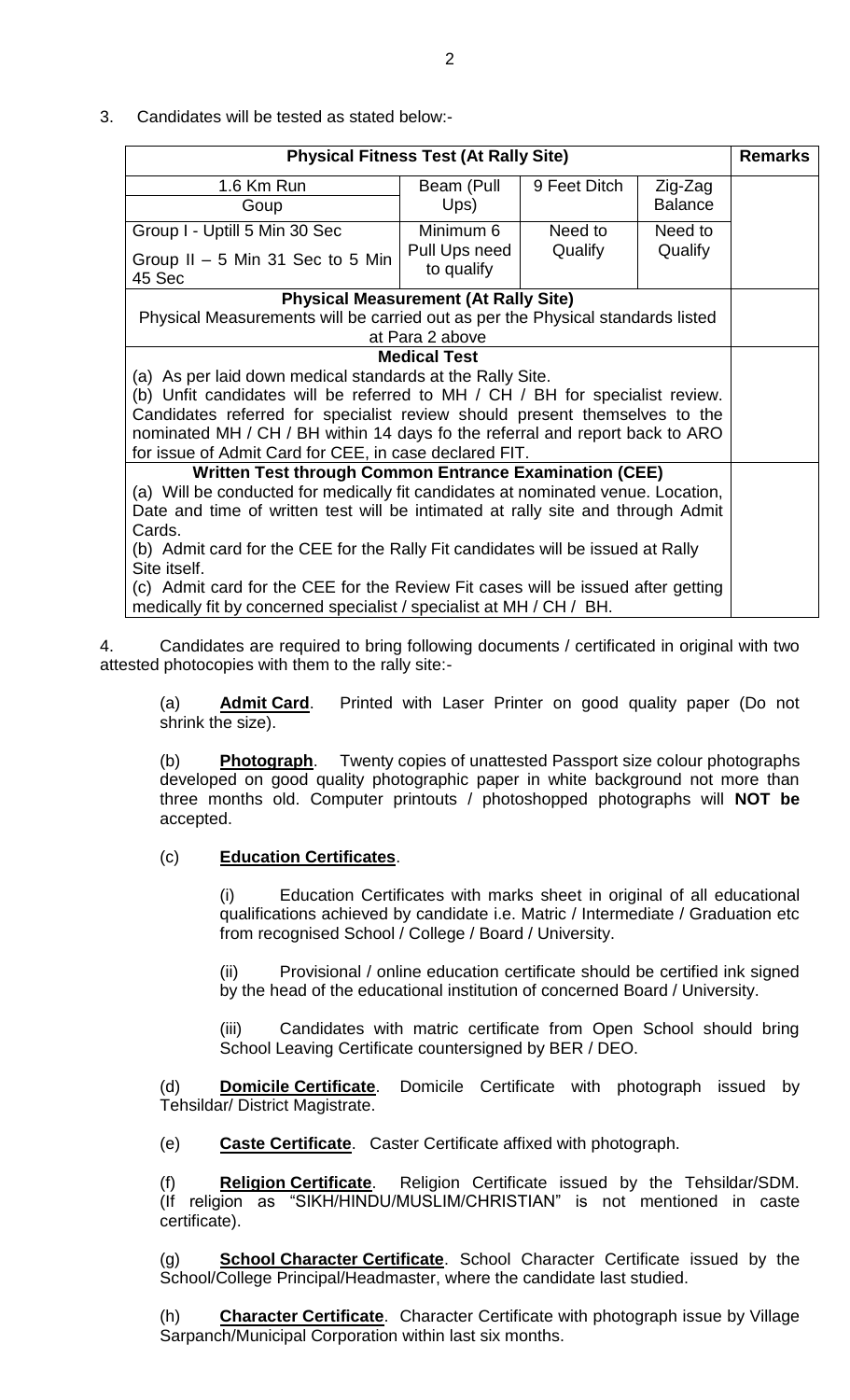(j) **Unmarried Certificate**. Unmarried Certificate for candidates less than 21 years of age with photograph issued by Village Sarpanch/Municipal Corporation **within last six months**.

(k) **Relationship Certificate**. SOS/SOEX/SOW/SOWW Candidates are required to produce the following documents:-

Relationship certificate issued from respective Record Office only duly signed by Record Officer with Personal number, Rank, Name and particular of the Record Officer issuing the Relationship Certificate with office seal/stamp is endorsed.

(ii) A declaration to the affect as mentioned in the Affidavit on Ten Rupees Non-judicial Stamp paper prepared by the ESM duly signed by 1<sup>st</sup> Class/Executive/Judicial Magistrate is required to be submitted by the candidate at rally site. Format of affidavit attached as per Appendix.

Original Discharge Book of Ex-Serviceman also to be produced. Name and date of birth of the candidate must have been recorded in it.

(l) **NCC Certificate**. "Candidates who are holder of NCC 'C' cert and have participated in Annual Republic Day Parade camp at Delhi and issued RDC Cert will be treated at par with those candidates who have participated in Republic Day Contingent Parade at Delhi."

# (m) **Sports Certificate**.

Sportsmen who have represented India at International level and State at National level within the last two years. For list of sports under which, relaxation in physical standards is admissible, attention is invited to [www.joinindianarmy.nic.in](http://www.joinindianarmy.nic.in/) website.

(ii) Sportsmen who have represented District at State level and University team or regional team at District level with  $1<sup>st</sup>/2<sup>nd</sup>$  position within last two years. Sports certificates should be with registration number and from govt recognised sports institutes/bodies as under:-

| (aa) | All Sr/Jr national Championship     | Respective<br><b>National</b>  |
|------|-------------------------------------|--------------------------------|
|      | certificates                        | Federation                     |
| (ab) | All State & Dist level certificates | <b>Respective State Sports</b> |
|      |                                     | Association                    |
| (ac) | All University level certificate    | Inter University Sports        |
|      |                                     | <b>Board</b>                   |
| (ad) | All School level certificates       | All India School Games         |
|      |                                     | Federation                     |

(n) **Affidavit**. Duly signed by candidate on Rs 10/- Non-judicial Stamp Paper as per specimen duly attested by notary will be submitted by candidate.

(o) **Single Bank A/C, PAN Card & AADHAR Card**. Single Bank A/C, PAN Card & AADHAR Card are mandatory documents for final enrolment for purpose of Pay & Allowances and **other social benefits scheme**.

#### 5. **Special Instructions**. Nil.

#### **Important Instructions**

6. **Administration**. Candidates are advised to bring sufficient eatable and drinking water with them since recruitment is time consuming process.

7. Candidates will be permitted entry into the rally site only on production of Admit Card in duplicate generated online through the official website www.joinindianarmy.nic.in. Anyone found with fake admit card will be handed over to Civil Police.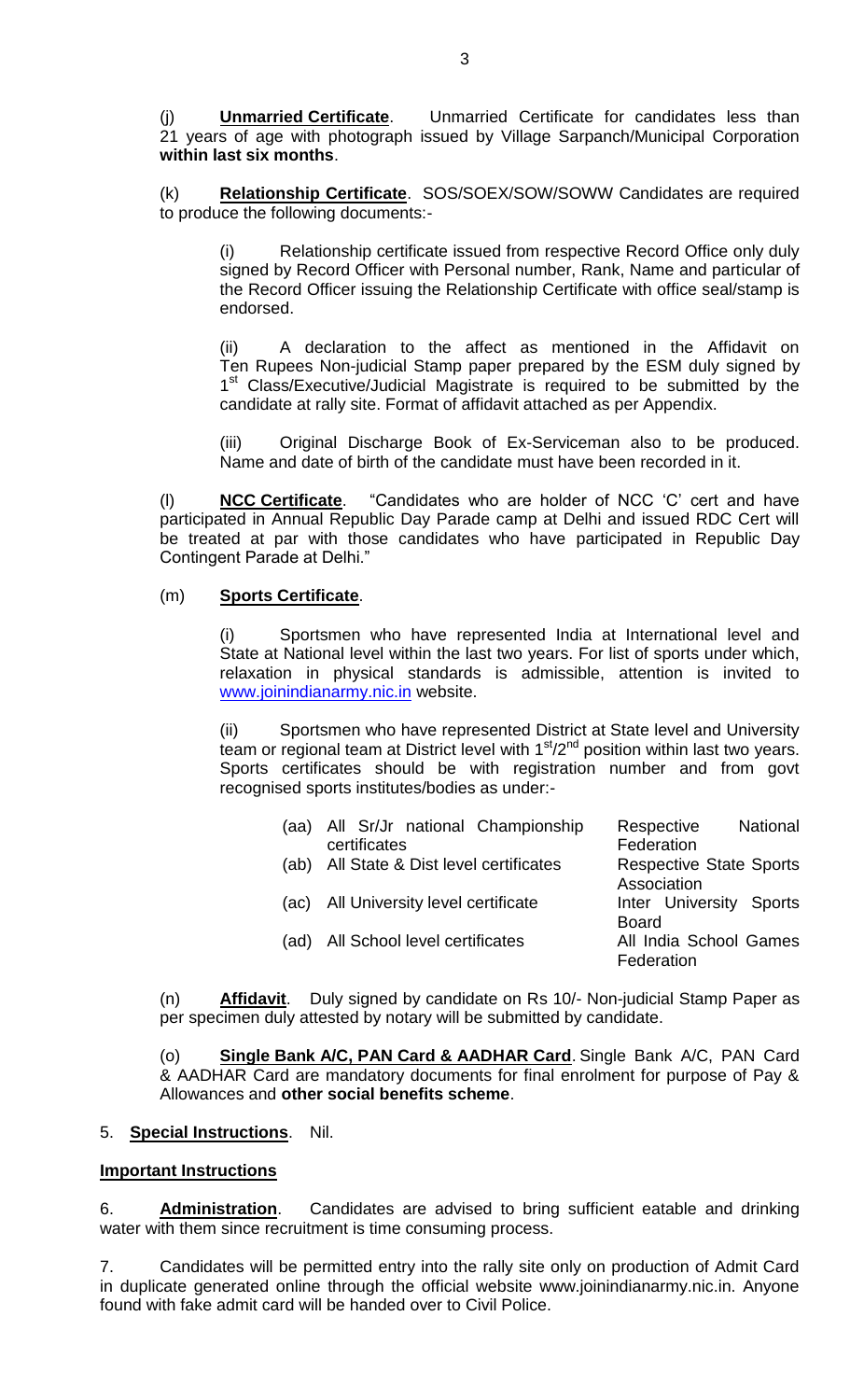8. Recruitment into the army is a free service. Candidates are advised not to pay bribe to anyone for recruitment as it is based purely on merit. Selection process during recruitment at all stages is computerized and transparent. Therefore, candidates are advised to be beware of touts as they cannot help them at any stage.

9. Candidates are advised to check their age & education criteria before participating in the rally. Candidates found under age/overage and not meeting education criteria will be disqualified.

10. Giving/taking bribe, production of bogus/fake certificates and indulging in unfair means is a criminal offence and liable for punishment under law.

11. Certificates with overwriting, tampering of seals or erasing/alteration of any type will not be accepted.

12. All documents submitted by the candidates are verified by government agencies before enrolment into Army. Strong legal action will be taken against individuals submitting fake documents. Even after recruitment, the service will be terminated if candidates are found to have produced fake documents or gave wrong information at the time of recruitment, despite the number of years of service individual may have rendered.

13. No compensation for Death/injury/loss etc during the rally and no travelling allowance/dearness allowance for journey is admissible. Candidates will participate in the rally at their own risk and the participation is totally and entirely voluntary. The signing of indemnity Bond is a mandatory requirement.

14. **Use of Performance Enhancing Drugs**. Use of any kind of performance enhancing drugs is strictly banned. Candidates having been found to have used the same will be debarred from further screening.

15. **Tattoo**. **Permanent body tattoos are only permitted on inner face of forearms i.e. from inside of elbow to the wrist and on the reverse side of palm/back (dorsal) side of hand. Permanent body tattoos on any other part of the body are not acceptable and candidates will be barred from further selection**.

16. If 180 days or more lapse between screening medical at the rally and despatch, medical will be done again and unfit candidates in this review will not be recruited.

17. Selection is provisional till Rahdari Certificate is issued and candidates are dispatched for training.

18. Mobile phones are not permitted in the rally site and at the time of CEE.

19. Candidates are advised in their own interest to undergo medical exam before coming for selection especially with respect to flat foot, poor vision, deformities and physical measurements. All are advised to ensure that their ears are free of wax by getting it cleaned by a doctor prior to the rally.

20. Candidates may have to present themselves at rally site for three to four days. Candidates should make arrangements for stay under their own arrangements.

21. Negative marking would be applicable in CEE.

22. Result of written examination will be declared on the official website [www.joinindianarmy.nic.in.](http://www.joinindianarmy.nic.in/) No separate letter will be sent to the candidate. It is responsibility of candidate to check his result and report to ARO for documentation.

23. **Relaxation Documents to be Produced for Availing Bonus Marks During Recruitment Rally**. Candidates who are availing concession of bonus marks will be considered for relaxation of bonus marks only if they produce in original/provisional certificates at the recruitment rally site. No certificate will be accepted after the termination of rally.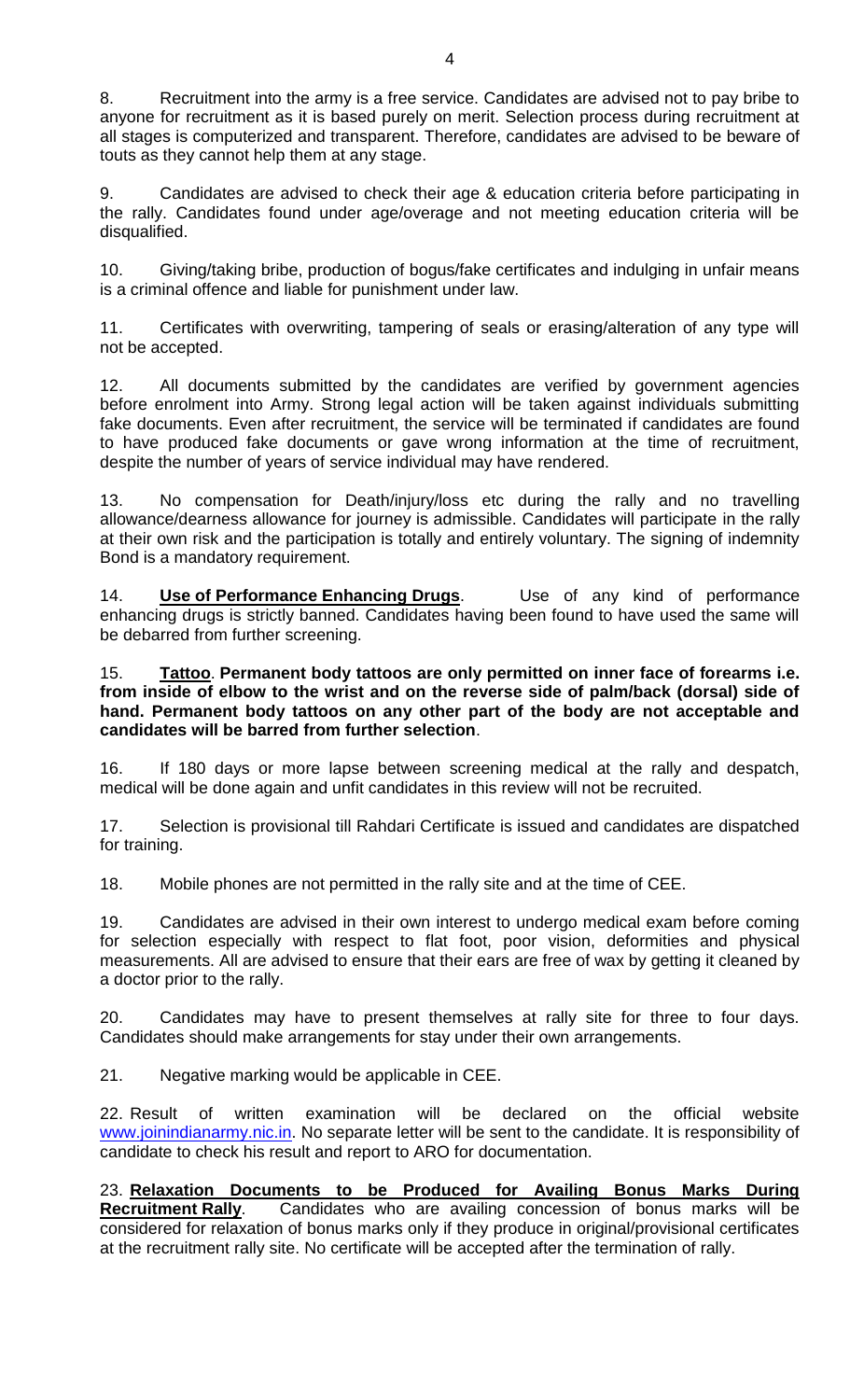24. For more details, contact on Telephone Number - 0824-2458376

**Disclaimer**. The terms and conditions, given in the notification and on the website are subject to change and should, therefore, be treated as guidelines only. In case of any ambiguity, the existing policies, rules and regulations of Indian Army/Government of Indian will be final. Details are also available on [www.joinindianarmy.nic.in.](http://www.joinindianarmy.nic.in/)

Sd/-x-x-x CFN: 1005/D (MA Rajmannar) Col Dir Rtg

Dated : 21 Aug 2018 **ARO, Mangalore** ARO, Mangalore

Place : Mangalore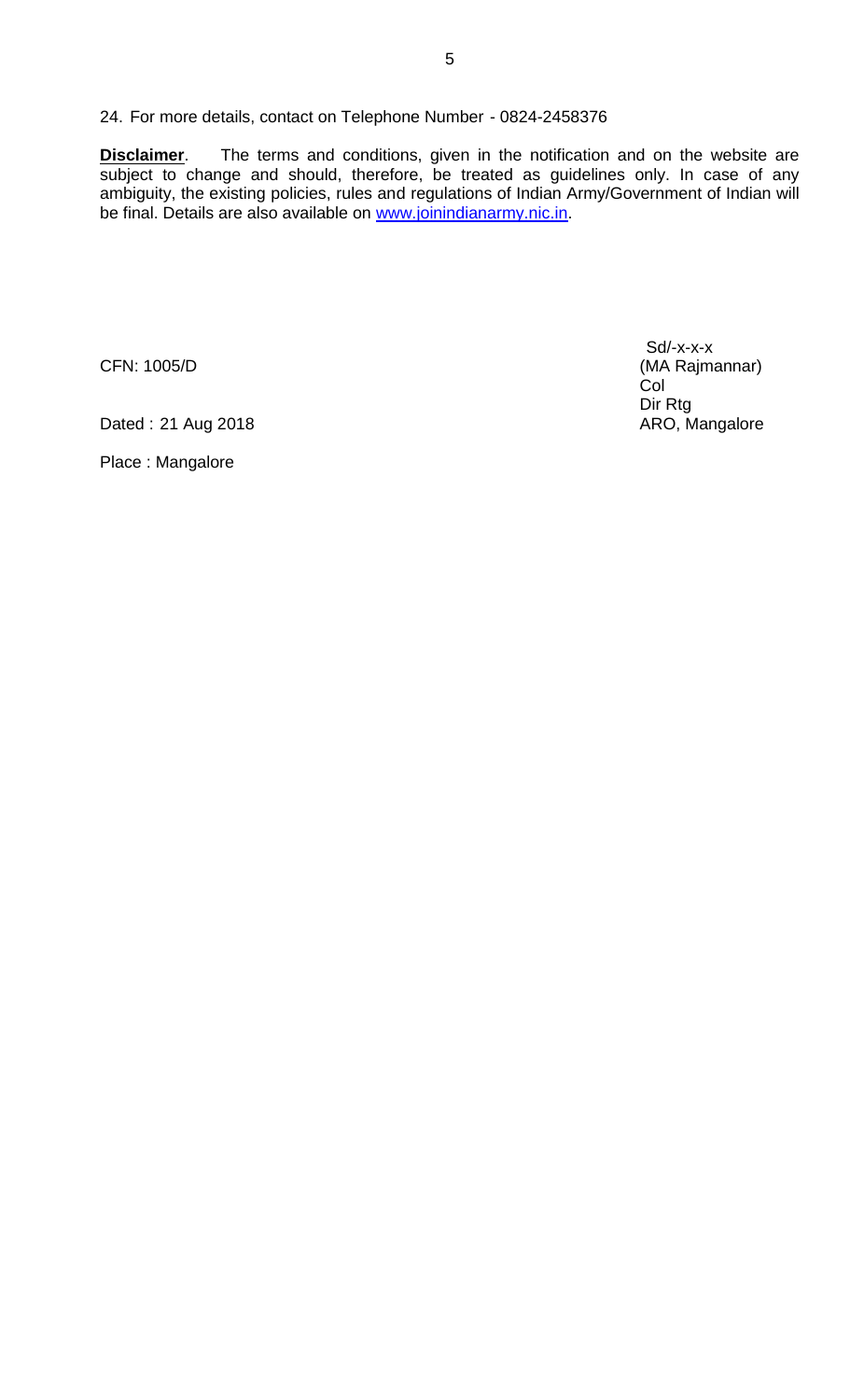# **FORMAT FOR AFFIDAVIT**

# JOINT PHOTOGRAPHS OF CANDIDATE WITH FATHER / MOTHER / BROTHER SELF ATTESTED BY

1. I, No \_\_\_\_\_\_\_\_\_\_\_\_\_ Rank \_\_\_\_\_\_\_\_ Name \_\_\_\_\_\_\_\_\_\_\_\_\_\_\_\_\_\_\_\_\_\_\_\_\_\_ of (Unit) \_\_\_\_\_ Hereby declare that (Candidate Name) \_\_\_\_\_\_\_\_\_\_\_\_\_\_\_\_\_\_\_\_\_\_\_\_\_\_\_\_\_\_\_\_\_\_whose photographs is affixed above is my son.

## 2. Particulars of the candidate are as under:-

- (a) Name of the candidate
- (b) Relationship with applicant :
- (c) Father's Name
- (d) Mother's Name
- (e) Address :

(f) Date of Birth \_\_\_\_\_\_\_\_\_\_\_\_\_\_ as per birth certificate No \_\_\_\_\_\_\_\_\_\_\_ issued  $\begin{array}{lll}\n\text{(e)} & \text{Equation} & \text{Equation} \\
\text{(f)} & \text{Date of Birth}\underline{\hspace{2cm}} & \text{(Issuing} & \text{Authority)}\n\end{array}$  as per birth certificate No  $\underline{\hspace{2cm}}$  issued by Certificate No \_\_\_\_\_\_\_\_\_\_\_\_\_\_\_\_\_\_\_\_\_\_\_\_ issued by \_\_\_\_\_\_\_\_\_\_\_\_\_\_\_\_\_\_\_\_\_\_\_\_\_\_\_\_\_\_ Education Board.

## 3. Details of other ward (Sons) are as under:-

| Ser No | Name | Occupation |          |            | <b>Remarks</b> |
|--------|------|------------|----------|------------|----------------|
|        |      | Student    |          | Employment |                |
|        |      | (Class)    | Civilian | Military   |                |
|        |      |            |          |            |                |

4. It is certified that my son, \_\_\_\_\_\_\_\_\_\_\_\_\_\_\_\_\_\_\_\_\_\_\_\_\_\_ should be granted the laid down bonus marks as this facility has not been utilized by me for any other son before, in nay recruitment rally held anywhere in the country.

5. I undertake that I am liable to be punished under Army Act if the declaration made by me at Para 1 to 4 above is found to be incorrect/false at any stage.

Date : Charles and Communication (Signature of serving Soldier/Ex-servicemen) (Army No, Rank, Name & Unit)